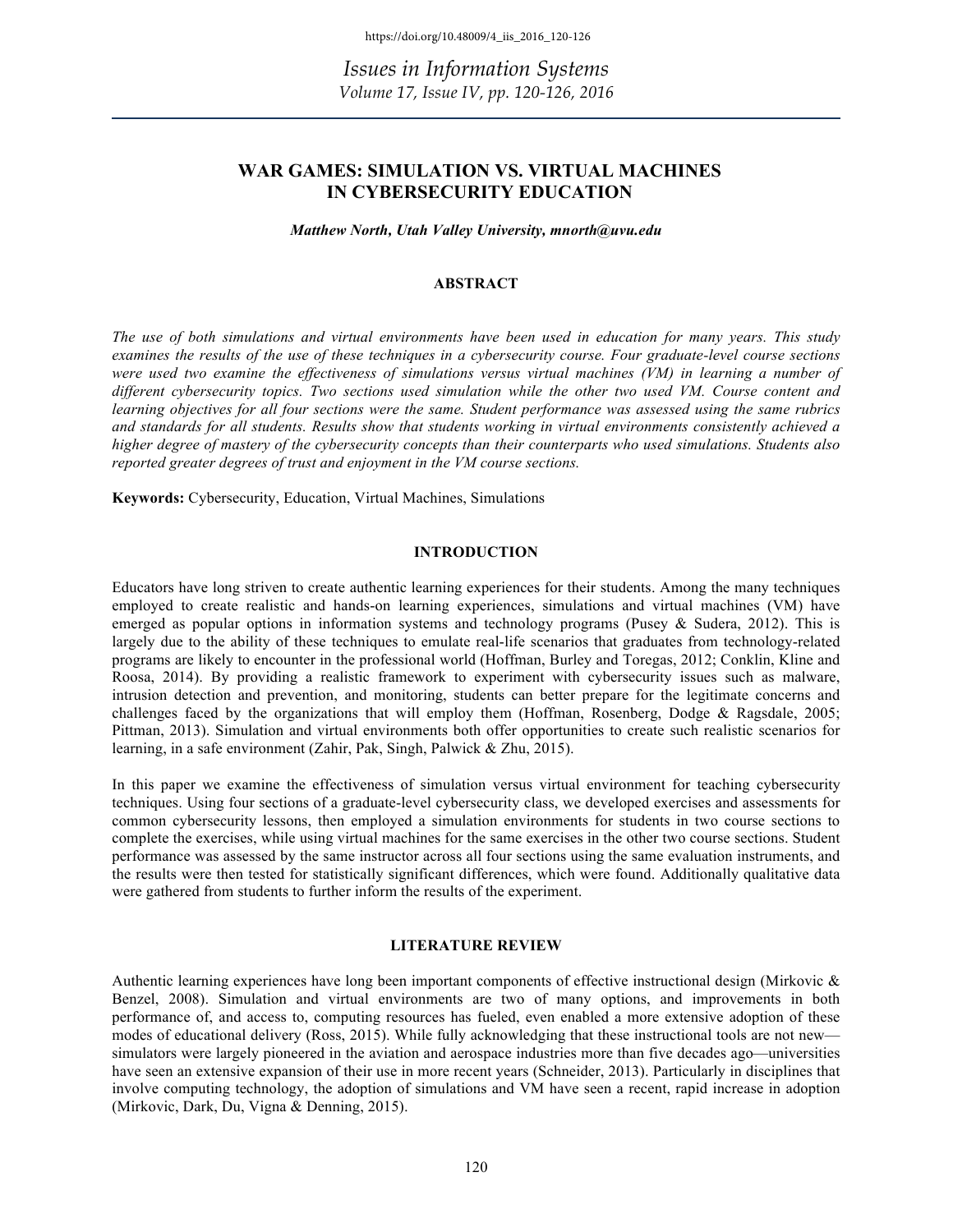Cybersecurity is among the most optimal topics to teach using artificial environments (McGettrick, 2013). There are two primary reasons for this. First, cybersecurity, by necessity, touches potentially dangerous and risky topics including malware (viruses, worms, etc.), network vulnerabilities, and design flaws (Dark, 2014; Patel, 2014). To allow students of cybersecurity to experience these very real risks in a real computing environment could put that environment at risk for actual compromise, exposing the system's owner to unnecessary risk. This may also expose students to liability. Simply put, using a real computing environment to teach learners about cybersecurity is not a good idea (Patel, 2014). Additionally, artificial environments such as simulations and VM provide safe spaces for students to actually intentionally unleash potential cyber-problems, in order to observe, intervene and repair in ways that will not harm operational and mission-critical systems (Bergin, 2015; Dark, 2014). Rather than simply learning *about* cyberthreats, students can examine them first-hand, in ways that better prepare them for real-world security needs (Shumba, 2006).

Although these techniques can facilitate a desirable environment for testing and teaching, some continue to express concern over such detailed instruction—instruction that could enable a learner to engage in unethical or even illegal behaviors (Cormack, 2015; Dipert, 2010; Radziwill, Romano, Shorter & Benton, 2015). In some instances, even students have expressed reticence at the prospect of unleashing a virus on a computer or network, or probing a web application for possible vulnerabilities (Cheolho, Jae-Won, & Kim, 2012; Furman, Theofanos, Choong & Stanton; 2012). Despite such hesitations, most experts agree that the best way to prepare ethical and capable security professionals is to ensure that they have the best possible understanding of threats and techniques employed by socalled black hat hackers (Heckman, Stech, Schmoker & Thomas, 2015). Furthermore, advocates of authentic educational experiences in cybersecurity argue that simulation and VM have now become essential in preparing new generations of ethical cybersecurity professionals (Quigley, Burms & Stallard, 2015).

With the need established for competent cybersecurity specialists, we recognize the importance of education within a safe environment. Some experts have advocated specifically for simulations to be used in cybersecurity (Mahoney & Ghandi, 2011); while others favor and promote VM solutions (Babiceanu & Seker, 2016; Locasto, Ghosh, Jajodia & Stavrou, 2011). The difference between the two is subtle, but important: In simulations, only a specific, predefined set of options and outcomes is possible, while in VM, all of the full capabilities of a system (albeit an artificial system) are available to the user. Thus, the level of authenticity is raised in VM versus simulation, but so is the level of risk (Yoo & Shon, 2016). Virtual machines infected with malware, for example, can be deleted with no harm done, so long as they are not able to share resources with their host systems. A simulation can demonstrate what such an infection might be like, but only to the extent that the simulation is configured to illustrate the infection—it's only as good as its defined scope in its ability to teach, but this also guarantees that it won't *actually* infect anything (Vassilev & Celi, 2014; Williams & Krueger, 2005). Much debate continues on the tradeoff between higher authenticity and higher safety (Adams, Hitefield, Hoy, Folwer & Clancy, 2013; Burley, Eisenberg & Goodman, 2014; Dark & Mirkovic, 2015; McDuffie & Piotrowski, 2014; Paus-Hasebrink, Wijnen & Jadin, 2010).

With this debate in mind, and a desire to understand if one method is preferable over the other, this study was undertaken.

# **RESEARCH METHODOLOGY**

The methodology for this study was designed to address two research questions:

- 1. Is there a difference in student learning on cybersecurity topics when using simulations versus virtual machines for instruction?
- 2. Will students indicate a preference for learning via simulation versus virtual machine?

The first question can be stated as a hypothesis and tested empirically:

H1: Graduate students in cybersecurity will demonstrate the same level of mastery whether topics are taught via simulation or virtual machine.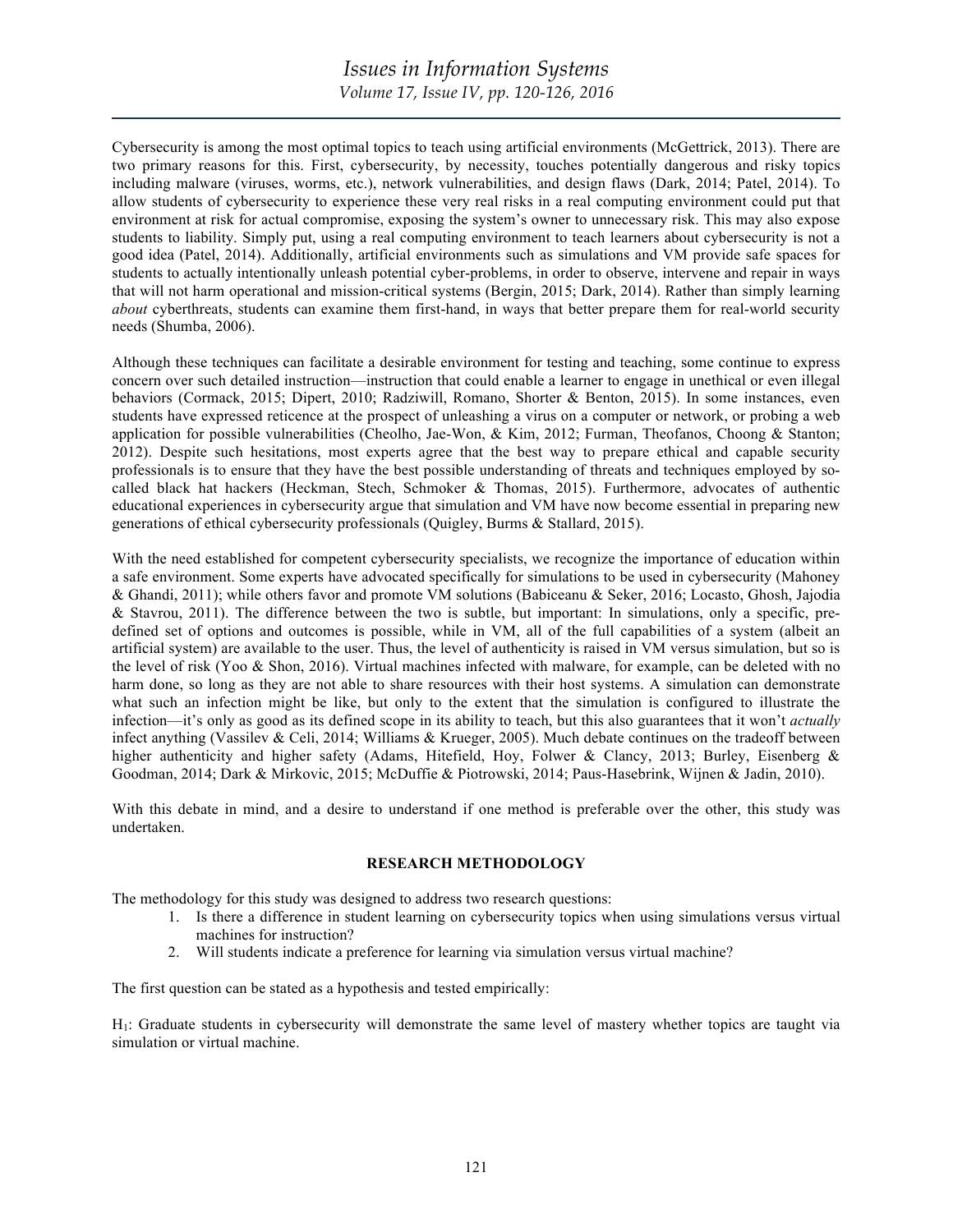The second question is answered qualitatively through surveys of students. Since students in the study were not exposed to both simulation and VM, they were not asked to compare the two educational delivery techniques, but rather, to simply provide feedback about their experience, preferences and likes/dislikes of the systems.

Four sections of a graduate-level course on cybersecurity at a large national university were selected for this study. The course covers topics that include malware infection, SQL injection, network monitoring and defense, and incident response. All students involved in the classes are required to take it, and all are pursuing master's degrees in either Cybersecurity or Information Technology. Two sections were taught in the fall semester, and two more were taught in the spring semester. In all, 42 students were enrolled in the two course sections that completed exercises via virtual machines, and 47 students were enrolled in the two sections that used simulations. Students completed three exercises using the selected delivery modalities: malware detection and mitigation, SQL Injection, and network monitoring. Student performance was evaluated using a common rubric and then scores across the four sections were compared for statistical difference using a standard *t*-test. Further evaluation of student experience was then conducted by surveying the students and asking about their opinions regarding the simulation or virtual machine.

# **RESULTS**

Since the study participants were graduate students with advanced standing (more than half way to completion of their master's degrees), it was not surprising to see high completion rates on all three of the assignments that were used. In fact, 100% of students completed all three exercises in all four sections. Using student performance data on the three assignments, we were able to use *t-*tests to determine if statistically significant differences occurred between simulation and virtual machine modes of delivery.

**Table 1.** *t*-test P Values for Three Cybersecurity Assignments

| <b>Malware Assignment</b> | <b>SOL Injection Assignment</b> | <b>Network Monitoring Assignment</b> |
|---------------------------|---------------------------------|--------------------------------------|
| 00648                     | 0/0                             | .00027                               |

With an alpha level of .05, we can reject the null hypothesis for the Malware and Network Monitoring assignments—there is a statistically significant difference between student performance scores. Post-hoc analysis shows that in both instances, student scores were higher in the VM environment than in the simulation environment. With regard to the SQL Injection Assignment, we fail to reject the null hypothesis. There is no statistical evidence on this assignment that students benefit from use of a virtual machine as opposed to a simulation.

With these results in hand, we turn to qualitative survey data to answer the second part of our research question: do students prefer one modality over the other. A selection of student comments is telling.

Simulation comments:

- "Do not use the SIM. The SIM requires work. The cause and effect of changes is impossible to see. The results do not make any sense."
- "I had high hopes for the simulation but it disappointed. It was not realistic and there were little decisions for us to actually make. I expected it to be more interactive and like a real-world environment."
- "The capstone simulator needs some more work to become more realistic and match user guide. The controls and impacts some controls had did not make logical sense."
- "The simulator, while a good idea in theory, is ineffective in practice. The simulator does not supply enough information about events and incidents to give students the feedback necessary to make informed decisions."

VM Comments:

• "I love the hands-on approach. Getting to actually contain a virus, spot an unattended port, etc. helped me learn the concepts better."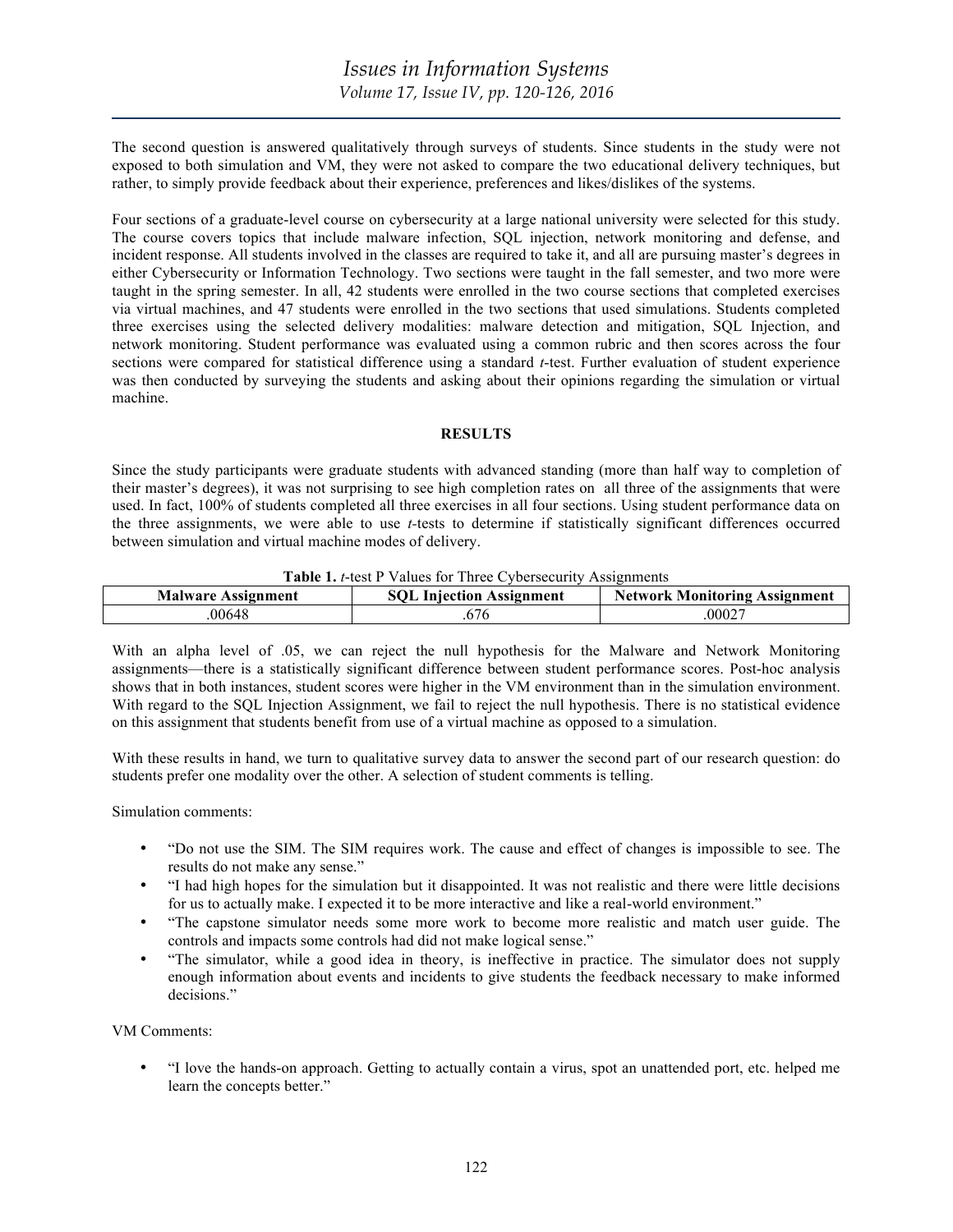- "Using actual software and monitoring tools enhanced my learning. This is so much better than just reading about it in a book."
- "I got frustrated when the lab manual didn't explain why I got the results I did. Then I googled a little about what I was seeing in the VM and I found out Windows Server has a log file that records some network activity. I learned way more than I even had to for the lab."

These comments are reflective of an overall trend in student comments on the surveys. Students did not know that other sections were using a different delivery mode, so there was no comparing being done by the students; they were simply reacting to what they experienced. Almost unanimously, students in the VM sections reported positive experience and appreciating the 'real-world' feel to the experience, while students in the simulator sections regularly reported feeling frustrated by a lack of understanding of how the simulator worked and determined its responses. Further, students expressed a desire to do more in the simulator environment than that environment would allow.

### **SUMMARY**

Based on the results of this experiment, it is clear that students enjoy getting their hands on the computer and being able to control the environment they're working in. In two out of three instances, student performance in a virtual machine environment was demonstrably better than in a simulator environment. While students did perform well on all of the assignments used to test our hypothesis, use of the VM never proved to be worse than the simulator in terms of student outcomes.

Student reaction to both environments included appreciation for a hands on approach, however appreciation for the VM delivery was more positively received. The ability to deviate from the planned assignment requirements, to explore misunderstood or unexpected results was seen as a positive by students in the VM course sections. In contrast, students in the simulation sections felt constrained by their assignment environment, and reported that their understanding of results in the simulator were unclear. Based upon their assignment scores, they were clearly able to complete the assignment, but less overall satisfaction or positive experience.

In the Literature Review section, we touched on the fact that experts in the area of cybersecurity education sometimes express trepidation about virtual machines due to an increased risk of crossover to real world systems; something that is virtually eliminated by the use of simulations. For these exercises, we used a VM that was fully quarantined from host systems so that no file or data transfer could occur between VM and host. The set up and configuration of this virtual environment was somewhat intensive, however it was not perceived to be overly burdensome, and not much more time consuming than setting up the simulations.

Overall, evidence in this study supports the use of VM delivery for authentic cybersecurity experiences. Students appreciate this modality, they perform well while completing relevant, real-world cybersecurity tasks, and demonstrate competency in skills that they will need as they enter the information technology workforce.

### **REFERENCES**

- Adams, M. D., Hitefield, S. D., Hoy, B., Fowler, M. C., & Clancy, T. C. (2013). Application of Cybernetics and Control Theory for a New Paradigm in Cybersecurity.
- Babiceanu R, Seker R. Big Data and virtualization for manufacturing cyber-physical systems: A survey of the current status and future outlook. Computers in Industry [serial online]. February 29, 2016; Available from: ScienceDirect, Ipswich, MA.
- Bergin, D. L. (2015). Cyber-attack and defense simulation framework. *Journal of Defense Modeling & Simulation, 12*(4), 383.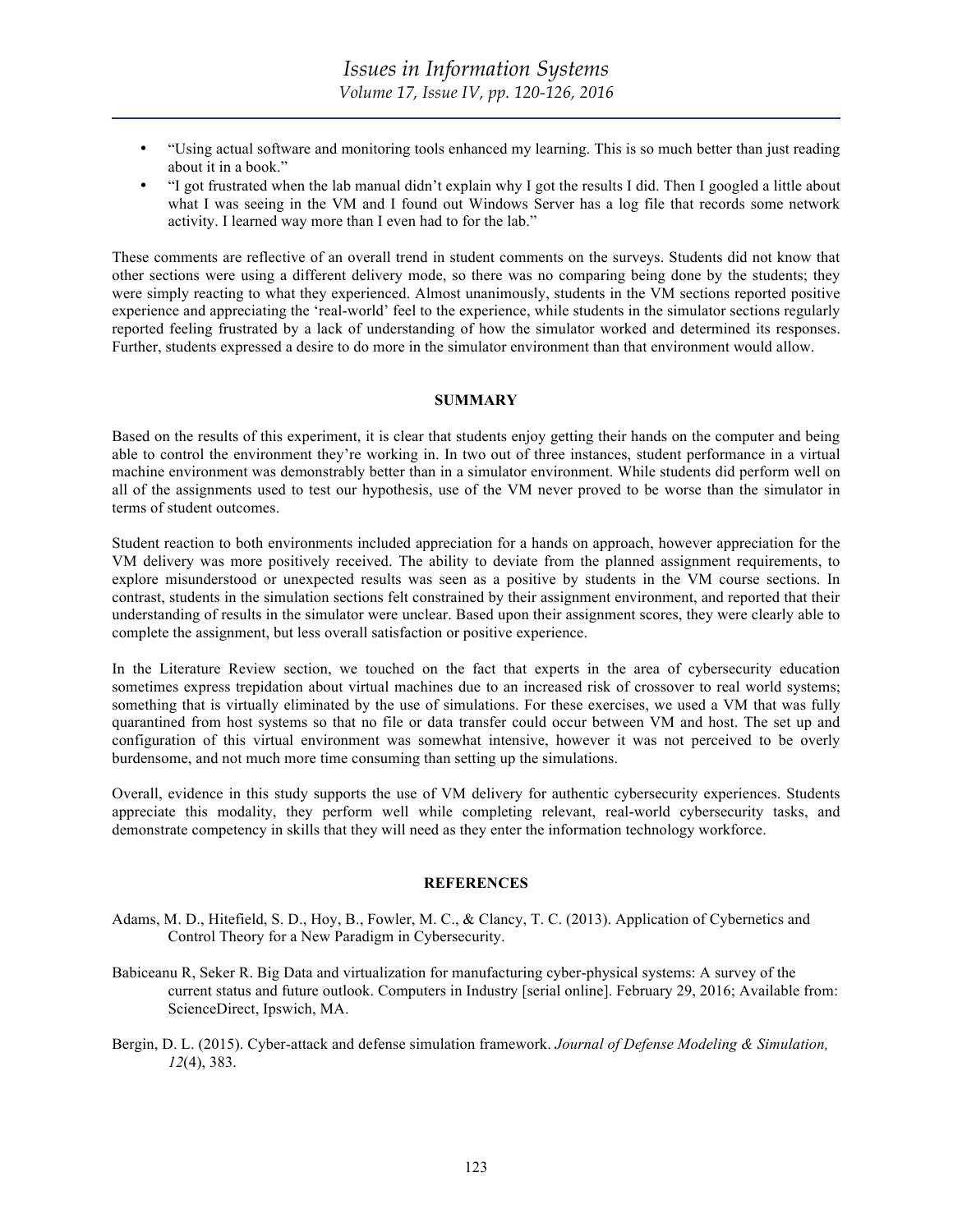- Burley, D. L., Eisenberg, J., & Goodman, S. E. (2014). Would Cybersecurity Professionalization Help Address the Cybersecurity Crisis? *Communications of the ACM, 57*(2), 24-27.
- Cheolho Yoon, C., Jae-Won Hwang, H., & Kim, R. R. (2012). Exploring Factors That Influence Students' Behaviors in Information Security. *Journal of Information Systems Education, 23*(4), 407-415.

Cormack, A. (2015). Internet Vulnerability Scanning—Is It Lawful? *Journal of Internet Law, 18*(9), 3-6.

- Conklin, W. A., Cline, R. E., & Roosa, T. (2014). Re-engineering Cybersecurity Education in the US: An Analysis of the Critical Factors. 2014 47<sup>th</sup> Hawaii International Conference on System Sciences, 2006.
- Dark, M. (2014). Advancing Cybersecurity Education. IEEE Security & Privacy Magazine, 12(6), 79.
- Dark, M., & Mirkovic, J. (2015). Evaluation Theory and Practice Applied to Cybersecurity Education. *IEEE Security & Privacy Magazine, 13*(2), 75.
- Dipert, R. R. (2010). The Ethics of Cyberwarfare. *Journal of Military Ethics, 9*(4), 384-410.
- Drew, E. (2009). Prototyping a Computer-Based Simulation of the Finance Sector. 2009 Cybersecurity Applications & Technology Conference for Homeland Security, 319.
- Emami-Taba, M., Amoui, M., & Tahvildari, L. (2013). On the Road to Holistic Decision Making in Adaptive Security. *Technology Innovation Management Review*, 59.
- Fonash, P. & Schneck, P. (2015). Cybersecurity: From Months to Milliseconds. *Computer, 48*(1), 42-50.
- Furman, S., Theofanos, M. F., Choong, Y., & Stanton, B. (2012). Basing Cybersecurity Training on User Perceptions. *IEEE Security & Privacy Magazine, 10*(2), 40.
- Heckman, K. E., Stech, F. J., Schmoker, B. S., & Thomas, R. K. (2015). Denial and Deception in Cyber Defense. *Computer, 48*(4), 36-44.
- Hoffman, L., Burley, D., & Toregas, C. (2012). Holistically Building the Cybersecurity Workforce. *IEEE Security & Privacy Magazine, 10*(2), 33.
- Hoffman, L., Rosenberg, T., Dodge, R., & Ragsdale, D. (2005). Exploring a national cybersecurity exercise for universities. *IEEE Security & Privacy Magazine, 3*(5), 27.
- Kott, A., Alberts, D. S., & Wang, C. (2015). Will Cybersecurity Dictate the Outcome of Future Wars? *Computer, 48*(12), 98-101.
- Kumar, R. L., Park, S., & Subramaniam, C. (2008). Understanding the Value of Countermeasure Portfolios in Information Systems Security. *Journal of Management Information Systems, 25*(2), 241-279.
- Locasto, M. E., Ghosh, A. K., Jajodia, S., & Stavrou, A. (2011). Virtual Extension the Ephemeral Legion: Producing an Expert Cyber-Security Work Force from Thin Air. *Communications of the ACM, 54*(1), 129-131.
- Mahoney, W., & Gandhi, R. A. (2011). An integrated framework for control system simulation and regulatory compliance monitoring. *International Journal of Critical Infrastructure Protection*, 441-53.

McDuffie, E. L., & Piotrowski, V. P. (2014). The Future of Cybersecurity Education. *Computer, 47*(8), 67-69.

McGettrick, A. (2013). Toward Effective Cybersecurity Education. *IEEE Security & Privacy Magazine, 11*(6), 66.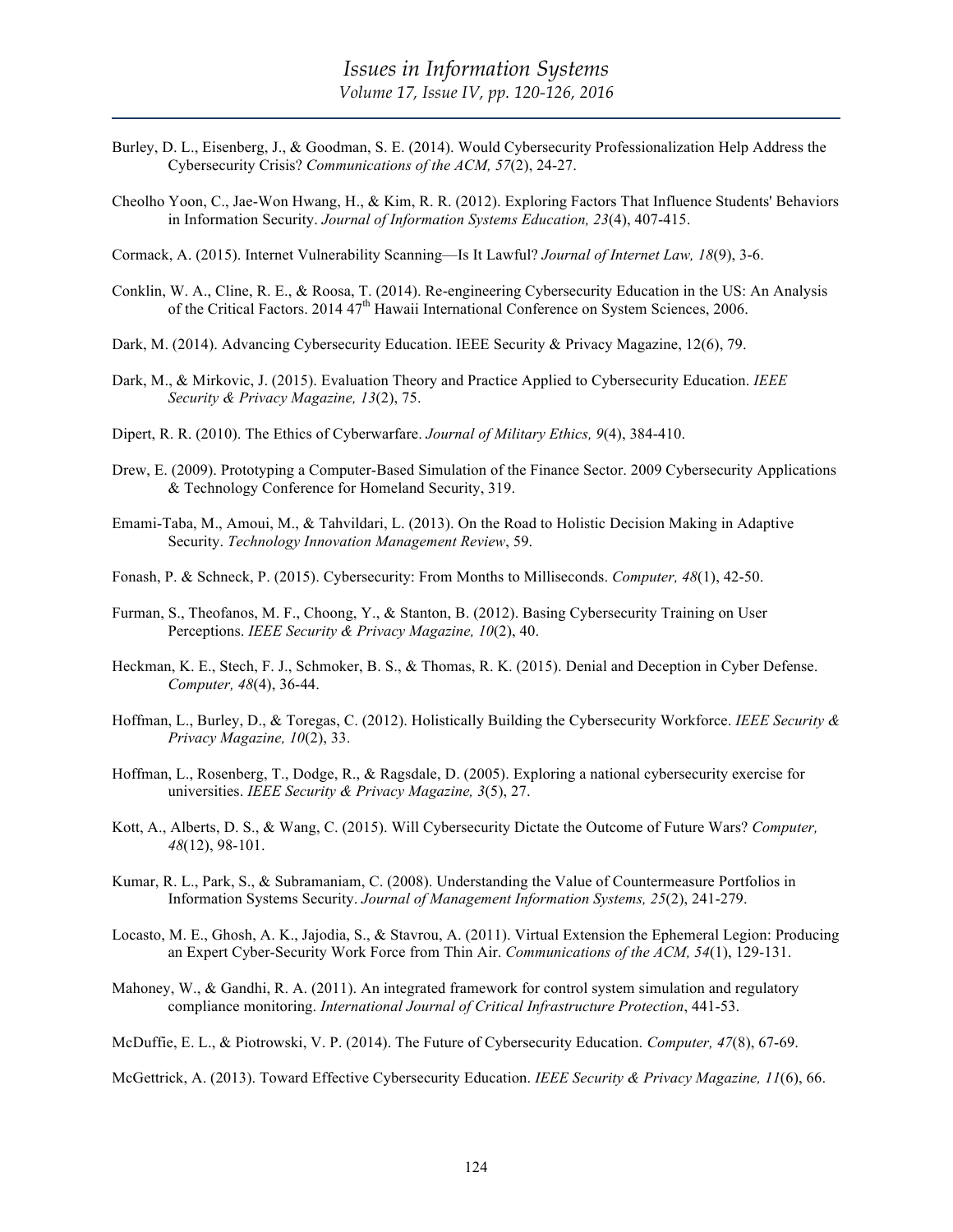- Mirkovic, J., & Benzel, T. (2012). Teaching Cybersecurity with DeterLab. *IEEE Security & Privacy Magazine, 10*(1), 73.
- Mirkovic, J., Dark, M., Du, W., Vigna, G., & Denning, T. (2015). Evaluating Cybersecurity Education Interventions: Three Case Studies. *IEEE Security & Privacy Magazine, 13*(3), 63.
- Niu, H., & Jagannathan, S. (2015). Optimal defense and control of dynamic systems modeled as cyber-physical systems. *Journal of Defense Modeling & Simulation, 12*(4), 423.
- Pastrana, S., Tapiador, J. E., Orfila, A., & Peris-Lopez, P. (2015). DEFIDNET: A framework for optimal allocation of cyberdefenses in Intrusion Detection Networks. *Computer Networks*, 8066-8088.
- Patel, P. (2014). Defense against the dark arts (of Cyberspace) universities are offering graduate degrees in cybersecurity. *IEEE Spectrum, 51*(6), 26.
- Paus-Hasebrink, I., Wijnen, C. W., & Jadin, T. (2010). Opportunities of Web 2.0: Potentials of learning. *International Journal of Media & Cultural Politics, 6*(1), 45-62.
- Peretti, K. K., Swire, P., Waite, J. M., & Wool, J. R. (2015). New Export Requirements on the Horizon for Cybersecurity Products and Technologies. *Intellectual Property & Technology Law Journal, 27*(9), 23-27.
- Pittman, J. (2013). Understanding System Utilization as a Limitation Associated with Cybersecurity Laboratories--A Literature Analysis. *Journal of Information Technology Education: Research*, 12363-378.
- Pusey, P., & Sadera, W. A. (2012). Cyberethics, Cybersafety, and Cybersecurity: Preservice Teacher Knowledge, Preparedness, and the Need for Teacher Education to Make a Difference. *Journal of Digital Learning in Teacher Education, 28*(2), 82-88.
- Quigley, K., Burns, C., & Stallard, K. (2015). 'Cyber Gurus': A rhetorical analysis of the language of cybersecurity specialists and the implications for security policy and critical infrastructure protection. *Government Information Quarterly, 32*(2), 108-117.
- Radziwill N, Romano J, Shorter D, Benton M. The Ethics of Hacking: Should It Be Taught? [serial online]. December 8, 2015; Available from: arXiv, Ipswich, MA.
- Ross, C. (2015). Educational Paradigm Change to Dissect to Prosect or to Game (Simulation) That Is the Question? *College Quarterly, 18*(1).
- Schneider, F. B. (2013). Cybersecurity Education in Universities*. IEEE Security & Privacy Magazine, 11*(4), 3.
- Shumba, R. (2006). Teaching Hands-On Linux Host Computer Security. *Journal on Educational Resources in Computing, 6*(3).
- Sterbenz, J., Çetinkaya, E., Hameed, M., Jabbar, A., Qian, S., & Rohrer, J. (2013). Evaluation of network resilience, survivability, and disruption tolerance: analysis, topology generation, simulation, and experimentation. *Telecommunication Systems, 52*(2), 705-736.
- Thierer, A. (2013). The Pursuit of Privacy in a World where Information Control is Failing. *Harvard Journal of Law & Public Policy, 36*(2), 409.
- Vassilev, A., & Celi, C. (2014). Avoiding Cyberspace Catastrophes through Smarter Testing. *Computer, 47*(10), 102-106.

Williams, C. S., & Krueger, K. R. (2005). Is Your Network Safe? *T.H.E. Journal, 33*(4), 36-41.